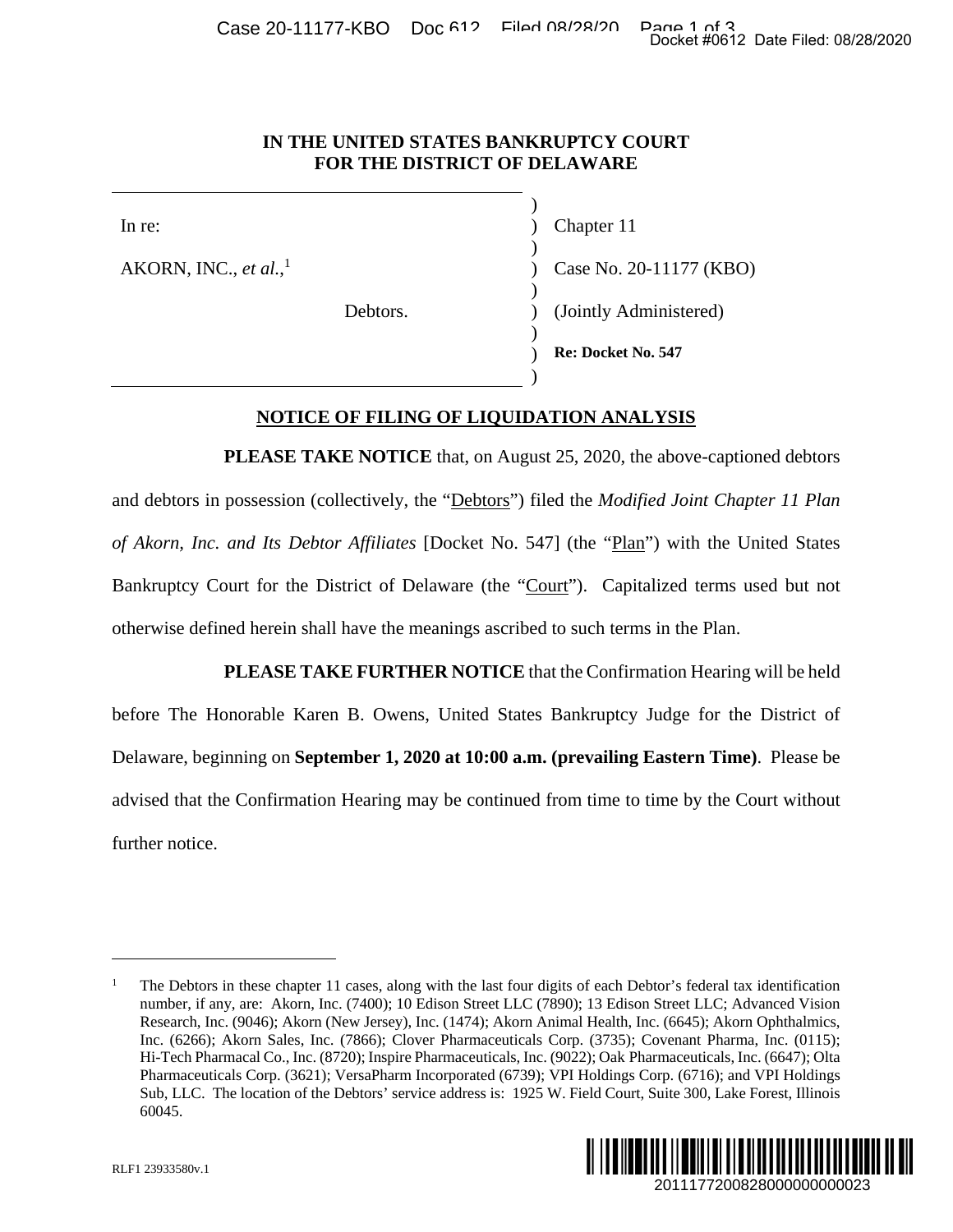# **PLEASE TAKE FURTHER NOTICE** that attached hereto as **Exhibit A** is a

hypothetical liquidation analysis (the "Liquidation Analysis"), which the Debtors submit in connection with the Confirmation Hearing.

**PLEASE TAKE FURTHER NOTICE** that the Debtors reserve all rights to amend, modify, or supplement the Liquidation Analysis.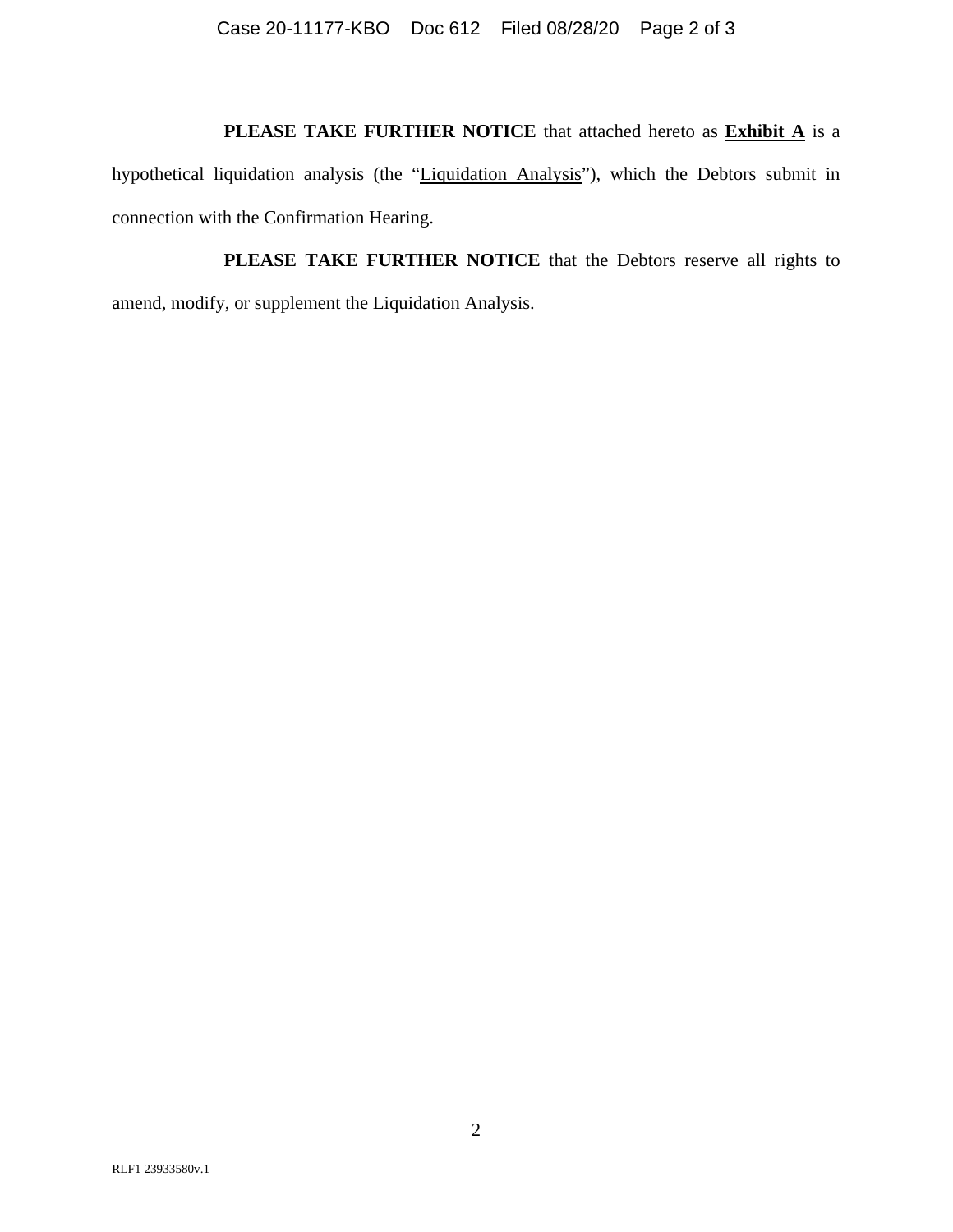Wilmington, Delaware August 28, 2020

#### */s/ Paul N. Heath*

**RICHARDS, LAYTON & FINGER, P.A. KIRKLAND & ELLIS LLP**  Zachary I. Shapiro (No. 5103) Gregory F. Pesce (admitted *pro hac vice*) One Rodney Square 300 North LaSalle Street 920 N. King Street Chicago, Illinois 60654 Wilmington, Delaware 19801 Telephone: (312) 862-2000 Telephone: (302) 651-7700 Facsimile: (312) 862-2200 Facsimile: (302) 651-7701 Email: patrick.nash@kirkland.com shapiro@rlf.com haywood@rlf.com -and-

# Paul N. Heath (No. 3704) **KIRKLAND & ELLIS INTERNATIONAL LLP**

Amanda R. Steele (No. 5530) Patrick J. Nash, Jr., P.C. (admitted *pro hac vice*) Brett M. Haywood (No. 6166) Christopher M. Hayes (admitted *pro hac vice*) Email: heath@rlf.com gregory.pesce@kirkland.com steele@rlf.com christopher.hayes@kirkland.com

#### *Co-Counsel for the Debtors* **KIRKLAND & ELLIS LLP** *and Debtors in Possession* **KIRKLAND & ELLIS INTERNATIONAL LLP**

 Nicole L. Greenblatt, P.C. (admitted *pro hac vice*) 601 Lexington Avenue New York, New York 10022 Telephone: (212) 446-4800 Facsimile: (212) 446-4900 Email: nicole.greenblatt@kirkland.com

 *Co-Counsel for the Debtors and Debtors in Possession*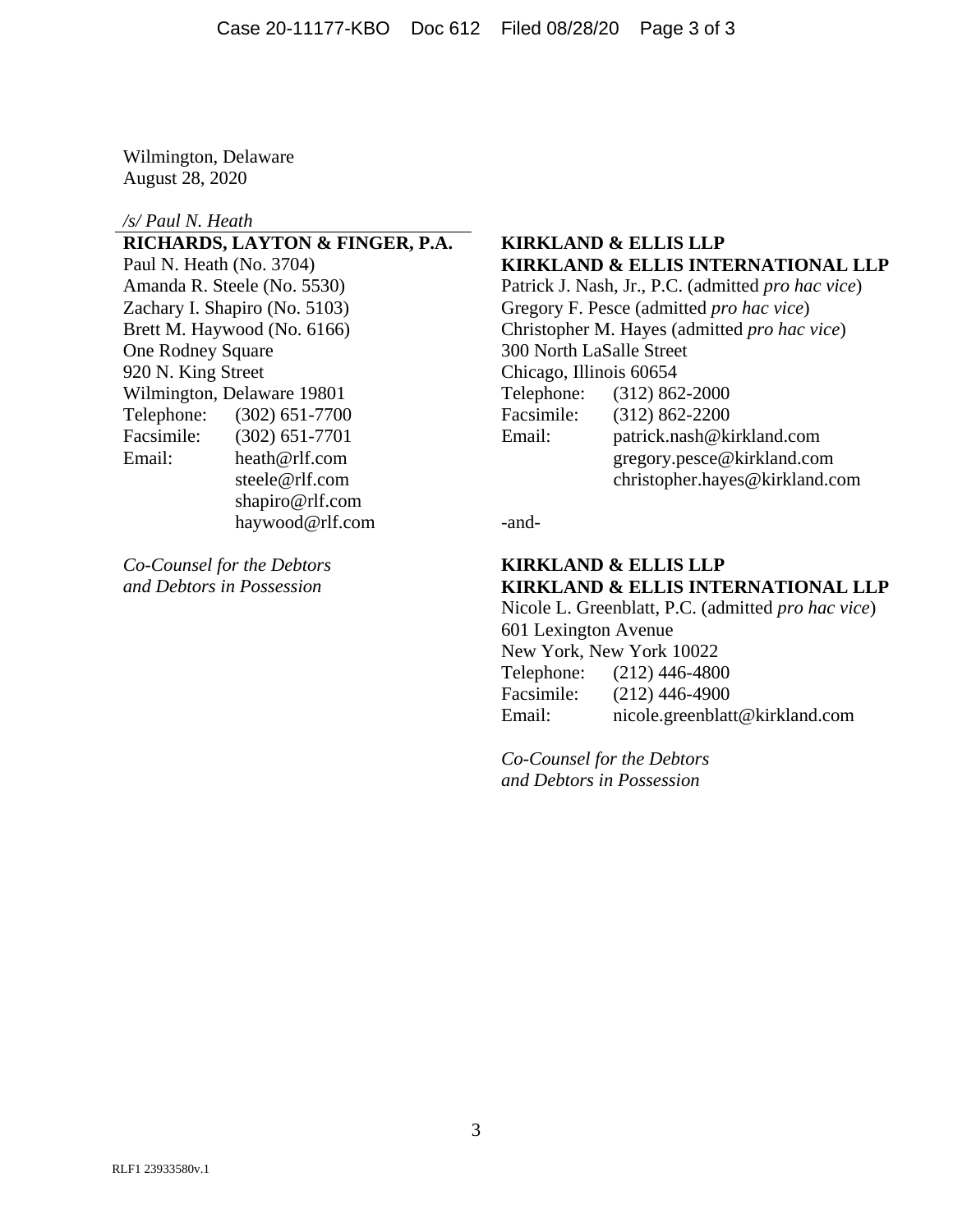# **EXHIBIT A**

**Liquidation Analysis**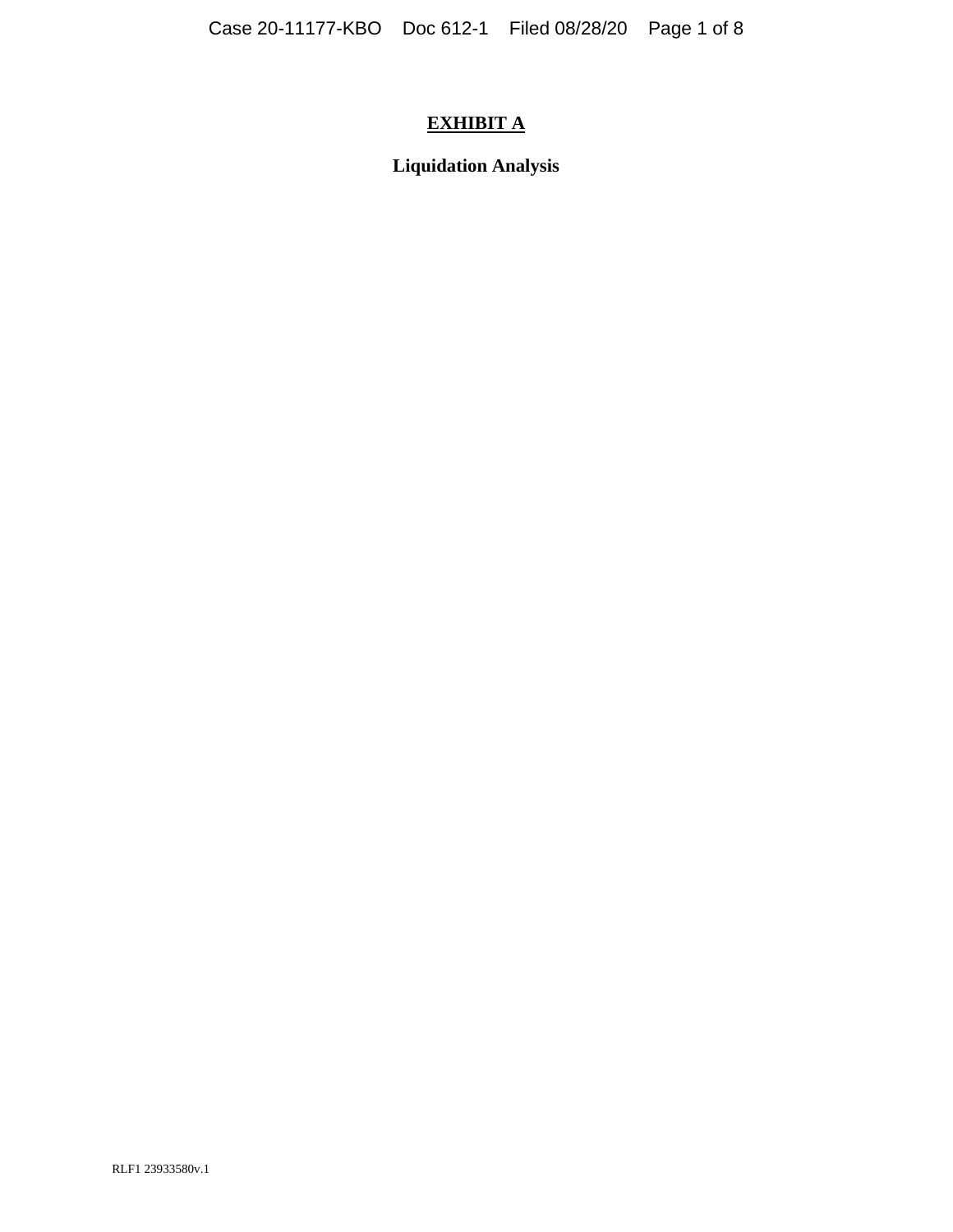#### **Hypothetical Liquidation Analysis**

This liquidation analysis (the "Liquidation Analysis") has been prepared by the Debtors' management, together with AlixPartners LLP, the Debtors' restructuring advisors, to illustrate what the Debtors' stakeholders may receive or retain if the Debtors' assets were liquidated under chapter 7 of the Bankruptcy Code. This liquidation analysis: (1) estimates the cash proceeds that a chapter 7 trustee would generate if the Debtors' chapter 11 cases were converted to a chapter 7 case on the Closing Date and the assets of the Debtors' estate were liquidated in a forced sale scenario and (2) estimates the distribution that each impaired class of claims or interests would receive from the liquidation proceeds under the priority scheme dictated by the Bankruptcy Code.

**The Liquidation Analysis is premised upon a number of estimates and assumptions that are inherently subject to significant business, economic and competitive uncertainties beyond the control of the Debtors, and, as discussed below, may be subject to change. Thus, there can be no assurance that the values reflected in the Liquidation Analysis would be realized if the Debtors were, in fact, to undergo a liquidation. In addition, any liquidation ultimately undertaken would take place under future circumstances that cannot be predicted with certainty. Accordingly, although the Liquidation Analysis that follows is necessarily presented with numerical specificity, if the Debtors' estates were in fact liquidated as described herein, the actual proceeds from such a liquidation could vary significantly from the amounts set forth in the Liquidation Analysis. The actual liquidation proceeds could be materially higher or lower than the amounts set forth in the Liquidation Analysis, and no representation or warranty can be or is being made with respect to the actual proceeds that would be generated from the liquidation of the Debtors under chapter 7 of the Bankruptcy Code. The Liquidation Analysis has been prepared solely for the purposes of estimating the proceeds that would be available if the Debtors liquidated under chapter 7 of the Bankruptcy Code and does not represent values that may be appropriate for any other purpose, including the values applicable in the context of the Sale Transaction. Nothing contained in the Liquidation Analysis is intended as or constitutes a concession or admission for any purpose other than the presentation of a hypothetical liquidation analysis to illustrate the substantial loss in value the Debtors' stakeholders will suffer if the Sale Transaction is not consummated, and the Debtors are forced to convert their chapter 11 cases to cases under chapter 7 of the Bankruptcy Code.**

#### **Presentation**

The Liquidation Analysis has been prepared on a consolidated basis, assuming the proceeds realized from the Debtors' assets are aggregated for distribution to holders of claims. The Liquidation Analysis aggregates the proceeds of all Debtor entity assets as well as the non-debtor subsidiaries. Creditor claims are the aggregate amount of claims across all Debtor entities. For purposes of distribution under the Liquidation Analysis, allowed claims against each Debtor are entitled to a distribution from the aggregated proceeds of the Debtors' assets to the extent such proceeds are sufficient to make any such distributions in order of priority as specified in the Bankruptcy Code. Any allowed claim against a Debtor, and any guarantee thereof executed by any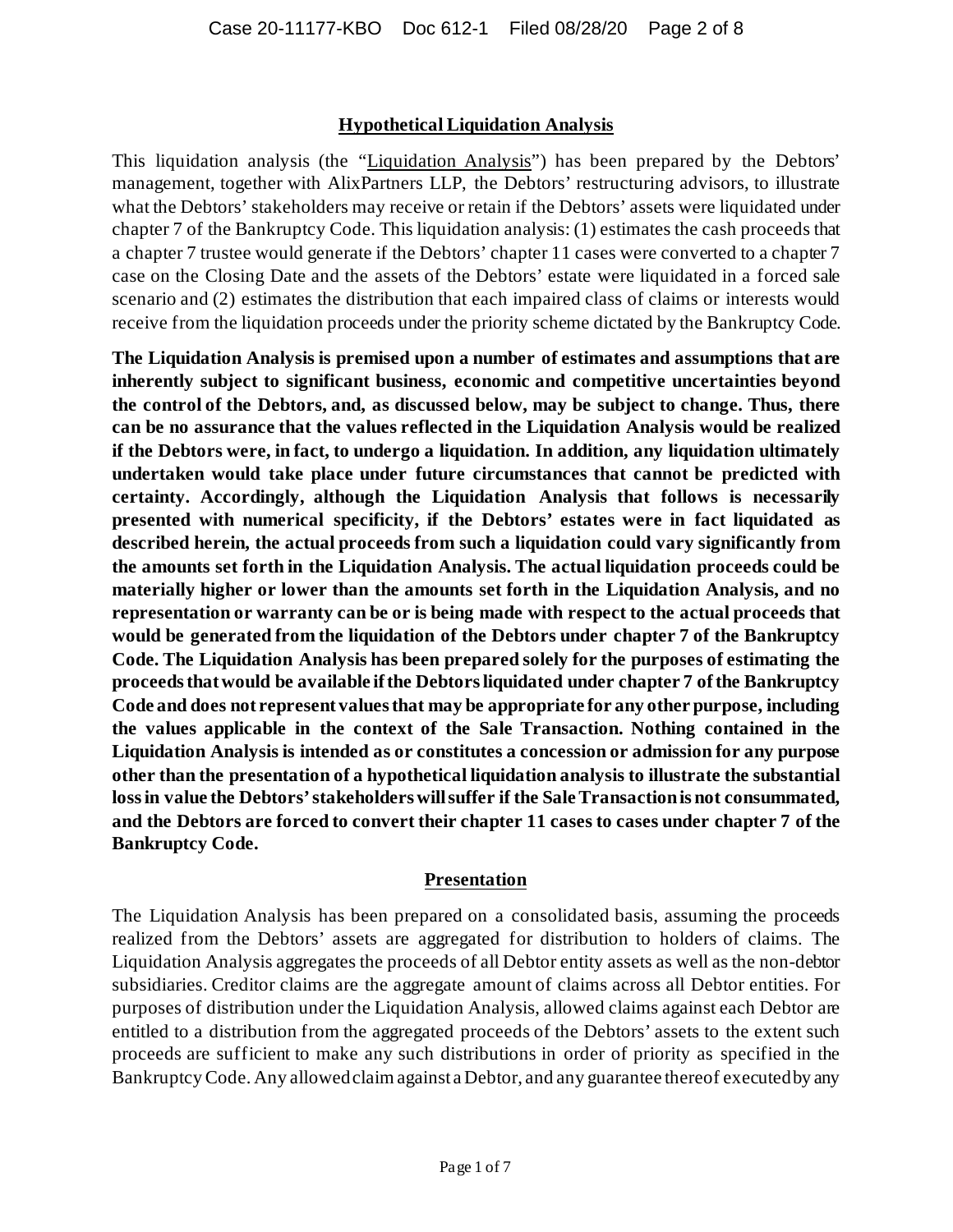other Debtor, and any joint or several liability of any of the Debtors, are deemed to have a single right to a distribution from the aggregated proceeds.

The Liquidation Analysis presents estimated chapter 7 liquidation proceeds based on assumptions and estimates relating to the proceeds to be received from the liquidation of the assets, less the costs incurred during the liquidation. The assumed date of the conversion to a hypothetical chapter 7 liquidation is September 15th, 2020 (the "Conversion Date"), which the Debtors estimate to be a reasonable proxy for the Closing Date. Except as otherwise noted herein, the amounts referenced as "Book Value" in the Liquidation Analysis are based on the Debtors' balance sheet as of July 2020 (with certain adjustments) and those values are assumed to be representative of the Debtors' assets at the Conversion Date.

The Liquidation Analysis presents both "High" case and "Low" case estimates of liquidation proceeds and recoveries for holders of allowed claims, representing a range of assumptions and estimates relating to the proceeds to be received from the hypothetical chapter 7 liquidation of the Debtors' assets, less the costs incurred during the liquidation. In many instances, a general assumption for both high and low recovery was assumed as a detailed analysis of the liquidation value of the assets was not performed. This analysis does not include recoveries from the pursuit of any Causes of Action, the proceeds of which are assumed to be the same under both a Chapter 7 and a Chapter 11 scenario.

In preparing the Liquidation Analysis, the Debtors estimated allowed claims based upon a review of their books and records through the date of this Liquidation Analysis. The Liquidation Analysis also includes estimates for claims which could be asserted and allowed in a chapter 7 liquidation, including administrative claims, wind-down costs (as detailed herein), and the fees and expenses of the chapter 7 trustee (the "Trustee"). To date, the Bankruptcy Court has not estimated or otherwise fixed the total amount of allowed claims.

The Debtors' estimates of allowed claims set forth in the Liquidation Analysis should not be relied upon for any purpose other than considering the estimated distributions under a hypothetical chapter 7 liquidation. Nothing contained in the Liquidation Analysis is intended to be or constitutes a concession or admission by the Debtors or their estates. The actual amount of allowed claims in the Chapter 11 cases could materially differ from the estimated amounts set forth in the Liquidation Analysis, and the ultimate allocation of distributions may vary depending on, among other things, the priority or secured status of creditors.

#### **Timeline**

The Liquidation Analysis assumes that the Trustee, with assistance of the Debtor's management, will wind down all the Debtors' operations over a six month period beginning on the Conversion Date, and thereafter, undertake an expedited liquidation of the Debtors' remaining assets on a nonoperating basis. It is assumed that the Trustee would retain other professionals, including liquidators, legal counsel and a financial advisor, and may also employ or retain certain of the Debtors' current employees for a limited time period after the Conversion Date to liquidate the Debtors' assets.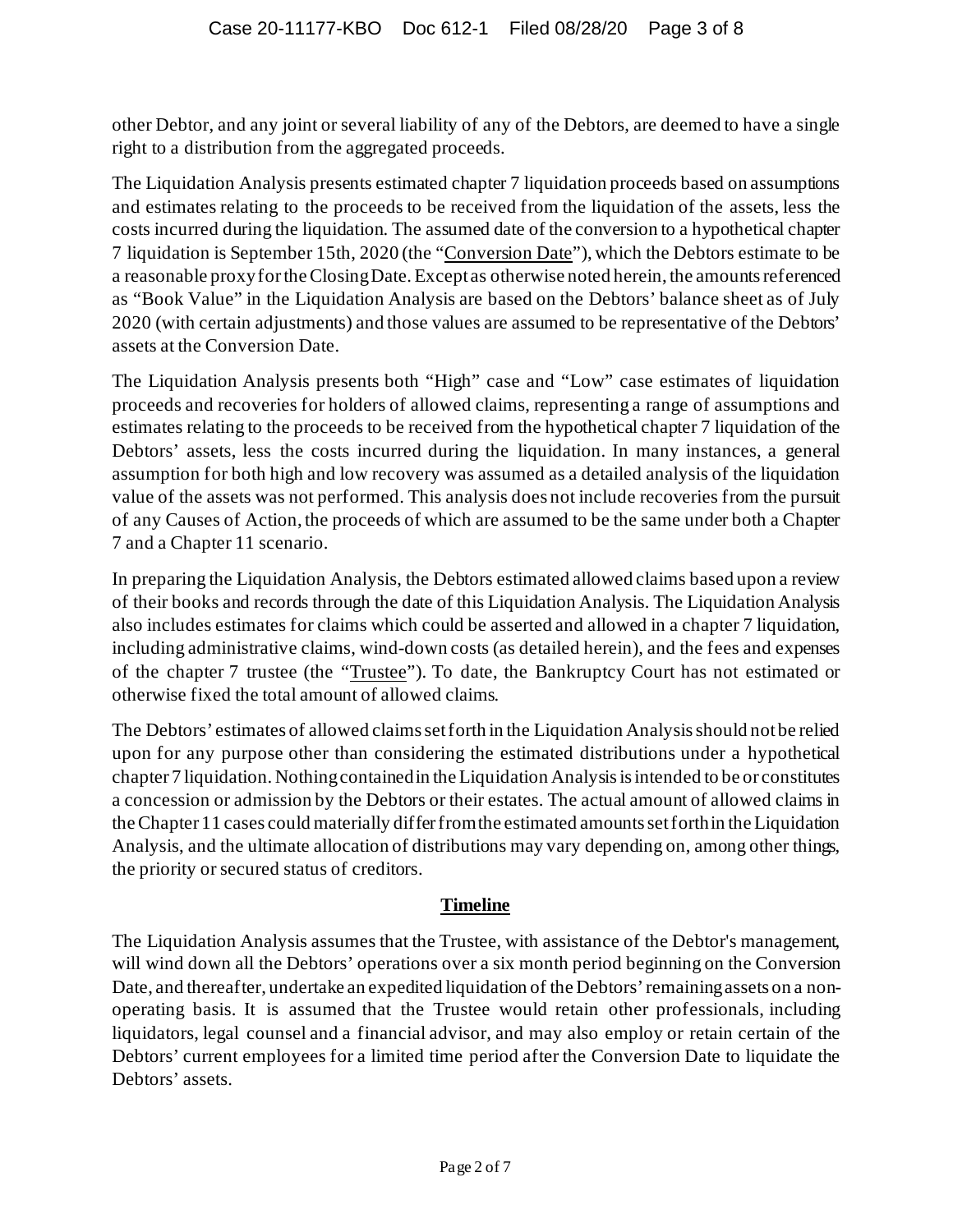The Debtors' cost of liquidation under Chapter 7 would include fees payable to the Trustee, liquidators fees, fees payable to attorneys and other professionals that such a trustee may engage, and costs related to retention of Debtor personnel needed to execute the estate wind-down. It is possible that in a Chapter 7 case, the wind-down expenses may be greater or less than the amount estimated in the Liquidation Analysis. Such expenses are in part dependent on the length of time of the liquidation. No representations are being made in this analysis as to how the Trustee would administer the wind down. As a result, the cost estimates may be significantly different in a true Chapter 7 scenario.

Under Chapter 7 of the Bankruptcy Code, the Trustee must distribute the proceeds of validly encumbered assets to the holders of liens in such assets before distributing any excess proceeds to a debtor's estate. Using those proceeds, if any, and any proceeds of unencumbered assets, the estate must pay professional fees, trustee fees, administrative priority claims, priority claims, and other such claims that may arise in a liquidation scenario in full prior to proceeds being made available to the holders of general unsecured claims against the Debtors' estates. Under the absolute priority rule, no unsecured creditor would receive any distributions from encumbered assets until all creditors with valid liens in such assets are paid in full, and no equity holder would receive any distribution until all creditors are paid in full. The assumed distributions to creditors reflected in the Liquidation Analysis are estimated in accordance with the absolute priority rule and in acknowledgement of the split of asset value attributable to those assets that are encumbered versus unencumbered. This analysis also reflects that to the extent any unencumbered assets existed as of the Petition Date, such assets became encumbered by the DIP Term Loan Facility.

**The Debtors' estimate of allowed claims contained in the Liquidation Analysis may differ from what is reflected herein. Therefore, the Debtors' estimate of allowed claims set forth in the Liquidation Analysis should not be relied on for any other purpose, including determining the value of any distribution to be made on account of allowed claims and equity interests under the Chapter 11 cases. NOTHING CONTAINED IN THE LIQUIDATION ANALYSIS IS INTENDED TO BE OR CONSTITUTES A CONCESSION OR ADMISSION OF THE DEBTORS. THE ACTUAL AMOUNT OF ALLOWED CLAIMS IN THE CHAPTER 11 CASES COULD MATERIALLY DIFFER FROM THE ESTIMATED AMOUNTS SET FORTH IN THIS LIQUIDATION ANALYSIS.**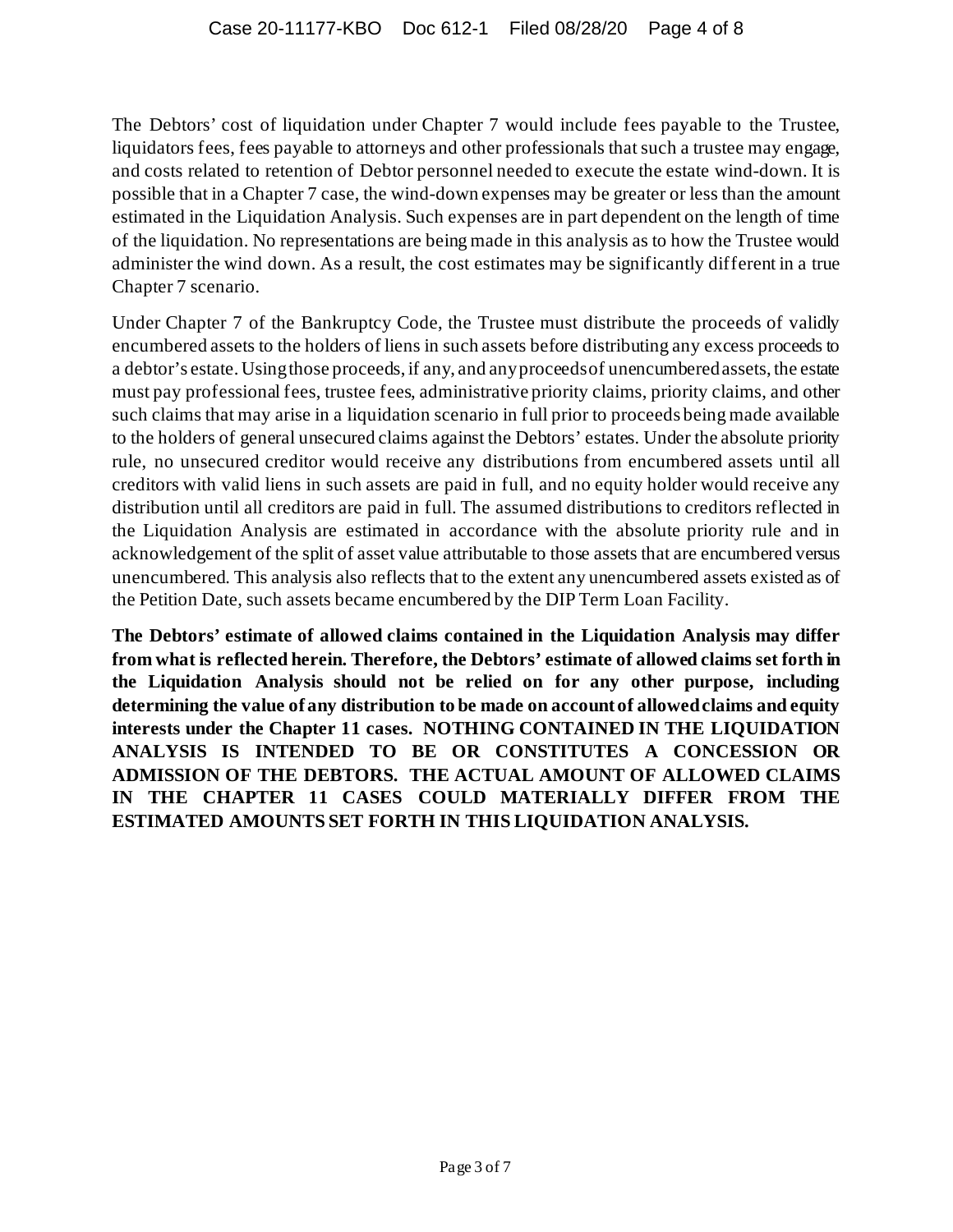# **Assets Available for Distribution to Creditors and Recovery Waterfall**

|                                                                    | Assets Available for Distribution to Creditors |                    |                |                |                   |                     |  |
|--------------------------------------------------------------------|------------------------------------------------|--------------------|----------------|----------------|-------------------|---------------------|--|
|                                                                    | <b>Net</b>                                     |                    | Recovery (%)   |                | Recovery (\$)     |                     |  |
| (\$ in millions)                                                   |                                                | <b>Book Value</b>  | Low            | High           | Low               | High                |  |
| <b>Assets of US Debtor Entities:</b>                               |                                                |                    |                |                |                   |                     |  |
| Cash                                                               | $[1]$                                          | \$20               | 100%           | 100%           | \$20              | \$20                |  |
| Accounts Receivable, Net                                           | [2]                                            | 139                | 57%            | 80%            | 79                | 111                 |  |
| Inventory, Net                                                     | $[3]$                                          | 179                | 41%            | 81%            | 72                | 145                 |  |
| Prepaid Expenses                                                   | [4]                                            | 81                 | 44%            | 66%            | 36                | 54                  |  |
| PP&E, Net                                                          | [5]                                            | 217                | 19%            | 38%            | 41                | 82                  |  |
| <b>Product Portfolio</b><br>Right-Of-Use Assets, Net               | [6]                                            | n/a<br>21          | n/a<br>0%      | n/a<br>0%      | 76<br>$\mathbf 0$ | 153<br>$\mathbf{0}$ |  |
| <b>Other Assets</b>                                                | [7]                                            | 10                 | 9%             | 19%            | $\mathbf{1}$      | $\overline{2}$      |  |
| <b>Total Assets of the US Debtors</b>                              | [8]                                            | \$666              | 49%            | 85%            | \$325             | \$565               |  |
| <b>Investments in Foreign Subsidiaries:</b>                        |                                                |                    |                |                |                   |                     |  |
| Akorn AG (Hettlingen, Switzerland)                                 | [9]                                            | \$65               | 25%            | 50%            | \$16              | \$32                |  |
| Akorn Canada, Inc.                                                 | [10]                                           | $\overline{0}$     | 25%            | 50%            | $\mathbf 0$       | $\mathbf{0}$        |  |
| <b>Total Investments in Foreign Subs.</b>                          |                                                | \$65               | 25%            | 50%            | \$16              | \$32                |  |
| <b>Total Liquidation Proceeds</b>                                  |                                                | \$730              | 47%            | 82%            | \$341             | \$598               |  |
| Ch. 7 Administrative Costs                                         |                                                |                    |                |                |                   |                     |  |
| Ch. 7 Trustee Fees and Commissions                                 | [11]                                           |                    |                |                | \$10              | \$18                |  |
| Commissions for Liquidators                                        | $[12]$                                         |                    |                |                | $\overline{7}$    | 13                  |  |
| <b>Liquidating Professional Fees</b>                               | $[13]$                                         |                    |                |                | 6                 | 6                   |  |
| Corporate Wind Down Expenses                                       | $[14]$                                         |                    |                |                | 19                | 19                  |  |
| <b>Total Ch. 7 Administrative Costs</b>                            |                                                |                    |                |                | \$42              | \$56                |  |
| <b>Net Proceeds Available for Distribution</b>                     |                                                |                    |                |                | \$299             | \$542               |  |
|                                                                    |                                                | Recovery Waterfall |                |                |                   |                     |  |
|                                                                    |                                                | Claim              |                | Recovery (%)   |                   | Recovery (\$)       |  |
|                                                                    |                                                |                    |                |                |                   |                     |  |
| (\$ in millions)                                                   |                                                | Face Value         | Low            | High           | Low               | High                |  |
| <b>Superpriority Claims</b>                                        |                                                |                    |                |                |                   |                     |  |
| DIP Loan                                                           | [15]                                           | \$30               | 100%           | 100%           | \$30              | \$30                |  |
| Accrued / Unpaid Ch. 11 Professional Fees                          | [16]                                           | 11                 | 100%           | 100%           | 11                | 11                  |  |
| <b>UST Fees</b>                                                    | $[17]$                                         | $\mathbf{1}$       | 100%           | 100%           | $\mathbf{1}$      | $\mathbf{1}$        |  |
| <b>Total Superpriority Claims</b>                                  |                                                | \$41               | 100%           | 100%           | \$41              | \$41                |  |
| <b>Secured Claims</b>                                              |                                                |                    |                |                |                   |                     |  |
| Prepetition Term Loan                                              | $[18]$                                         | \$892              | 29%            | 56%            | \$258             | \$500               |  |
| <b>Total Secured Claims</b>                                        |                                                | \$892              | 29%            | 56%            | \$258             | \$500               |  |
| <b>Administrative Claims</b>                                       |                                                |                    |                |                |                   |                     |  |
| <b>Administrative Claims</b><br><b>Total Administrative Claims</b> | $[19]$                                         | \$104              | $0\%$          | 0%             | \$0               | \$0                 |  |
|                                                                    |                                                | \$104              | 0%             | 0%             | \$0               | \$0                 |  |
| <b>Priority Claims</b>                                             |                                                |                    | $0\%$          | 0%             |                   |                     |  |
| <b>Priority Claims</b><br><b>Total Priority Claims</b>             | [20]                                           | \$4<br>\$4         | 0%             | $0\%$          | \$0<br>\$0        | \$0<br>\$0          |  |
| <b>Unsecured Claims</b>                                            |                                                |                    |                |                |                   |                     |  |
| Prepetition Term Loan Deficiency Claim                             | $[21]$                                         | $$392 - $635$      | $0\%$          | $0\%$          | \$0               | \$0                 |  |
| <b>Trade Claims</b>                                                | $[22]$                                         | \$11               | $0\%$          | $0\%$          | \$0               | \$0                 |  |
| <b>Litigation Claims</b>                                           | $[23]$                                         | \$243              | $0\%$          | $0\%$          | \$0               | \$0                 |  |
| <b>Customer Claims</b>                                             | [24]                                           | \$15               | $0\%$          | $0\%$          | \$0               | \$0                 |  |
| <b>Total Unsecured Claims</b>                                      |                                                | $$661 - $904$      | $0\%$          | $0\%$          | \$0               | \$0                 |  |
| 510b Claims                                                        |                                                |                    |                |                |                   |                     |  |
| 510b Claims                                                        | $[25]$                                         | \$30               | $0\%$          | $0\%$          | \$0               | \$0                 |  |
| <b>Total 510b Claims</b>                                           |                                                | \$30               | $0\%$          | $0\%$          | \$0               | \$0                 |  |
| <b>Equity Claims</b>                                               |                                                |                    |                |                |                   |                     |  |
| <b>Equity Claims</b><br><b>Total Equity Claims</b>                 | $[26]$                                         | \$1<br>\$1         | $0\%$<br>$0\%$ | $0\%$<br>$0\%$ | \$0<br>\$0        | \$0<br>\$0          |  |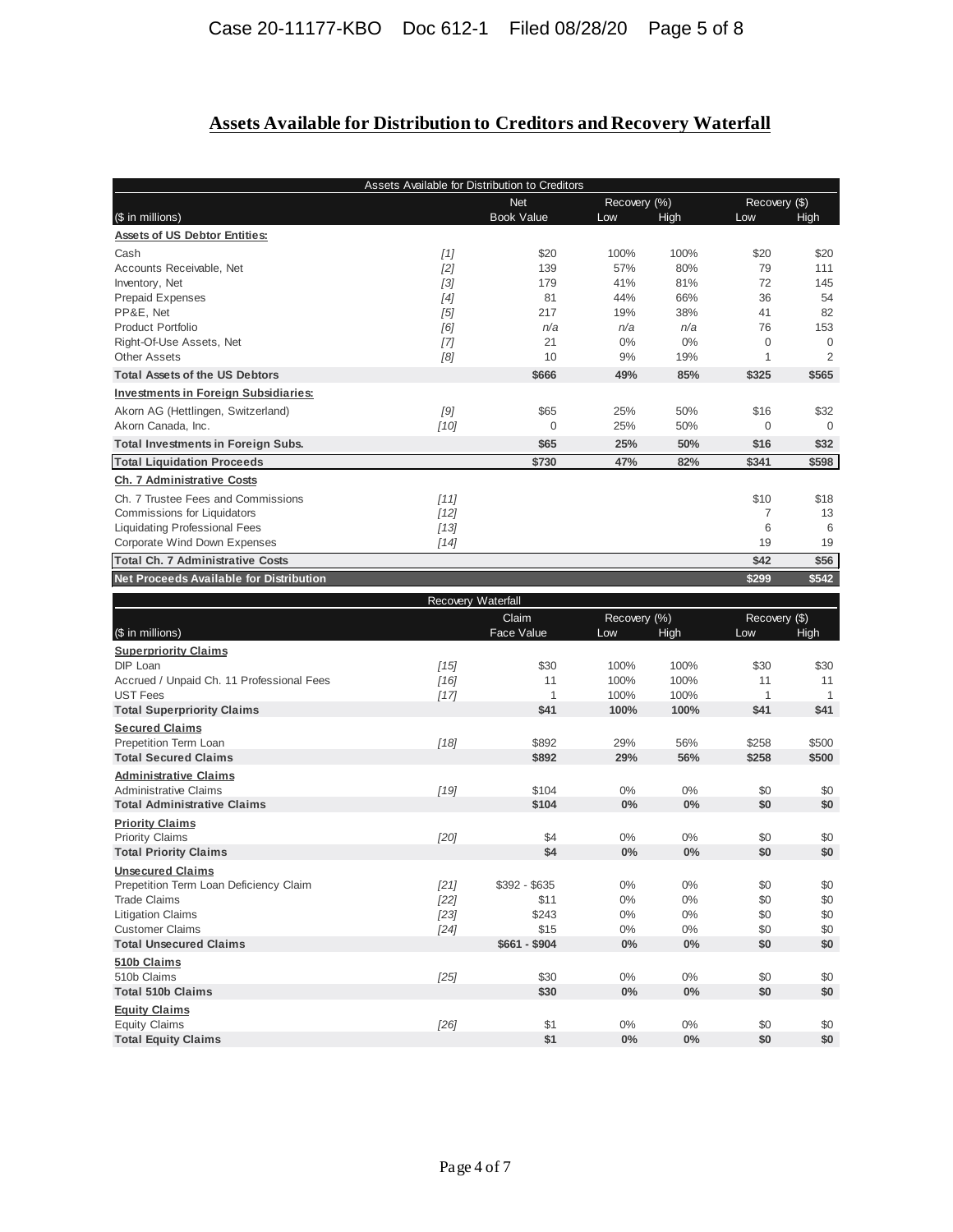#### **Assets Available for Distribution to Creditors**

Figures are based on the July 2020 balance sheet unless otherwise noted.

- *1. Cash* The estimated cash balance, as of the Conversion Date, is the US Cash per the latest cash flow forecast.
- *2. Accounts Receivable, Net* The Debtors assume a recovery of 57%-80% on net accounts receivable. A 57% recovery on net accounts receivable is in line with an implied estimate of eligible net accounts receivables in the proposed exit ABL borrowing base calculation. A recovery of 80% is assumed in the high case
- *3. Inventory, Net* The Debtors assume a recovery of 81% on net inventory. This is consistent with a recently completed inventory valuation and appraisal report. 50% of this value is assumed in the low case.
- *4. Prepaid Expenses* Consists of a variety of prepayments, including Deposits, Spare Parts, Federal Income Taxes, Inventory and Other. The Debtors assume a recovery range of 44%-66%.
	- a. *Prepaid Deposits and Spare Parts* The Debtors assume a general recovery range of 25%-50% of Net Book Value as a detailed analysis was not performed.
	- b. *Prepaid Federal Income Taxes* The Debtors assume 68-100% of the value recovered based on the value of a tax refund due in early October in the low case, and the full Net Book Value of Prepaid Federal Income Taxes in the high.
	- c. *Prepaid Inventory –* The Debtors assume the same percentage recoveries as Inventory.
	- *d. All Other Prepaid Expenses –* The Debtors assume a 0% recovery as balance consists of Prepaid Insurance, ordinary course Prepaid Expenses, as well as a Note Receivable from Akorn AG.
- *5. Property Plant & Equipment, Net* Consists of Land & Building, Leasehold Improvements, and Machinery & Equipment. The Debtors assume a recovery range of 41%-71%.
	- *a. Land & Building –* The Debtors assume appraised fair market value of the property for the high recovery. Value on un-appraised property is assumed to be de minimis. Lower recovery percentage 50% of appraised value.
	- *b. Leasehold Improvements –* The Debtors assume a 0% recovery.
	- *c. Machinery & Equipment –* The Debtors assume a general recovery range of 25%- 50% of Net Book Value as a detailed analysis was not performed.
- *6. Product Portfolio* The Debtors made several assumptions to calculate the recovery value of the liquidation of the marketed product portfolio:
	- a. Only the top 10 products were assumed to generate enough revenue (equal to or greater than approximately \$15 million per year) for a potential purchaser to invest in certifying a non-Akorn facility for production of the product. Transfer from an Akorn facility to a new third-party facility would require qualification of that facility to comply with FDA regulations.
		- i. Each purchaser would incur approximately \$2 million per product in tech transfer costs to move to a non-Akorn facility
	- b. Four of the top 10 products are assumed to be unattractive to potential purchasers due to product specific reasons.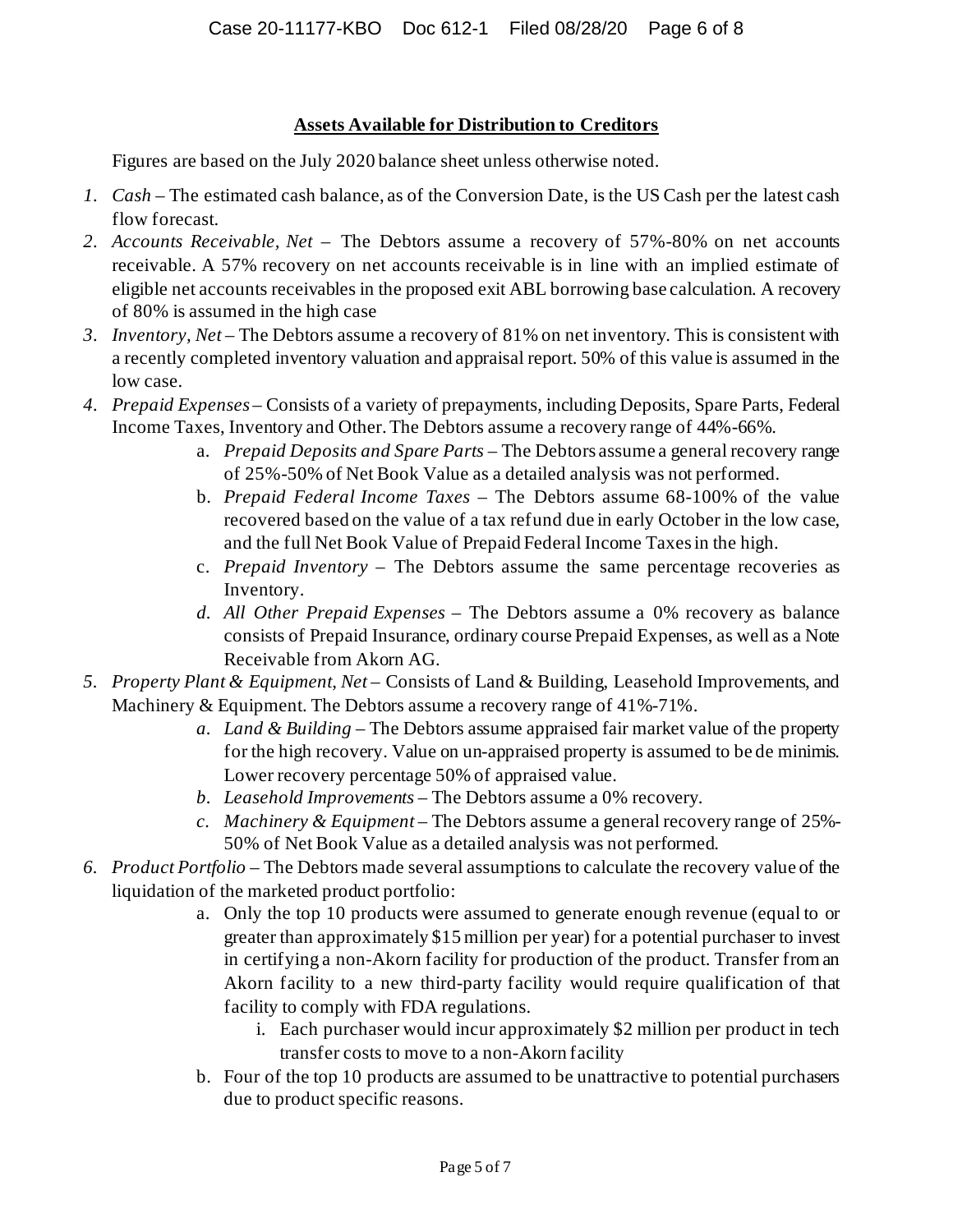- c. The Debtors assume a range of recovery values for the top 10 products sold from 0.5-1.0x annual product net revenue.
- *7. Right of Use Assets, Net* IFRS 16 Accounting treatment of leases. The Debtors assume a recovery of 0%.
- *8. Other Assets* The Debtors assume a general recovery range of 25%-50% of Net Book Value for Long-Term Deposits, Security Deposits and Taxes Receivables as a detailed analysis was not performed. Remaining Other Assets assumed to have a 0% recovery.
- *9. Akorn AG* The Debtors assume a general recovery range of 25%-50% of Net Book Value as a detailed analysis was not performed.
- *10. Akorn Canada* The Debtors assume a general recovery of 25%-50% of Net Book Value as a detailed analysis was not performed.

### **Chapter 7 Administrative Costs/Deductions from Total Liquidation Proceeds**

- *11. Chapter 7 Trustee Fees –* The Trustee's fees in a chapter 7 liquidation have been estimated in accordance with section 326(a) of the Bankruptcy Code and equal to 3% of gross proceeds.
- *12. Commissions for Liquidators* Assumed to be 4% of gross proceeds based on the commission ascribed to the hypothetical inventory liquidation in the inventory appraisal report, applied to the non-financial assets of the business.
- *13. Liquidating Professional Fees* It is assumed that the Trustee will require the services of professionals post the Conversion Date. These professionals include legal counsel, a liquidating director, and tax and accounting professionals. Assumed to cost \$1 million per month for six months.
- *14. Corporate Wind Down Expenses* Estimate of costs to wind down the estate and liquidate the assets, encompassing preparation of the facilities and other assets for sale, as well as supporting the liquidation process. Costs include the retention of Debtor personnel and wind-down operating expenses needed to execute the liquidation.

#### **Recovery Waterfall**

- *15. Debtor-In-Possession Loan* Consists of the principal and accrued interest of the DIP Loan.
- *16. Accrued Unpaid Chapter 11 Professional Fees* Consists of accrued unpaid chapter 11 professional fees at the Conversion Date.
- *17. Chapter 11 US Trustee fees* Accrued unpaid Chapter 11 US Trustee Fees at the Conversion Date.
- *18. Pre-petition Term Loan –* Consists of the pre-petition secured term loan principal, accrued interest, exit fee and call premium.
- *19. Administrative Claims –* Consists of liabilities accrued post-petition in the ordinary course of business*.*
- *20. Priority Unsecured Claims* Consists of priority tax claims.
- *21. Prepetition Term Loan Deficiency Claim –* Consists of the unrecovered value of the prepetition secured term loan.
- *22. Trade Vendor Claims –* Total value of unsecured trade and lease rejection claims excluding estimated future reductions to claim face value from cure cost payments assumed in the Sale Transaction and resolution of disputed claims. No value assumed for unliquidated claims.